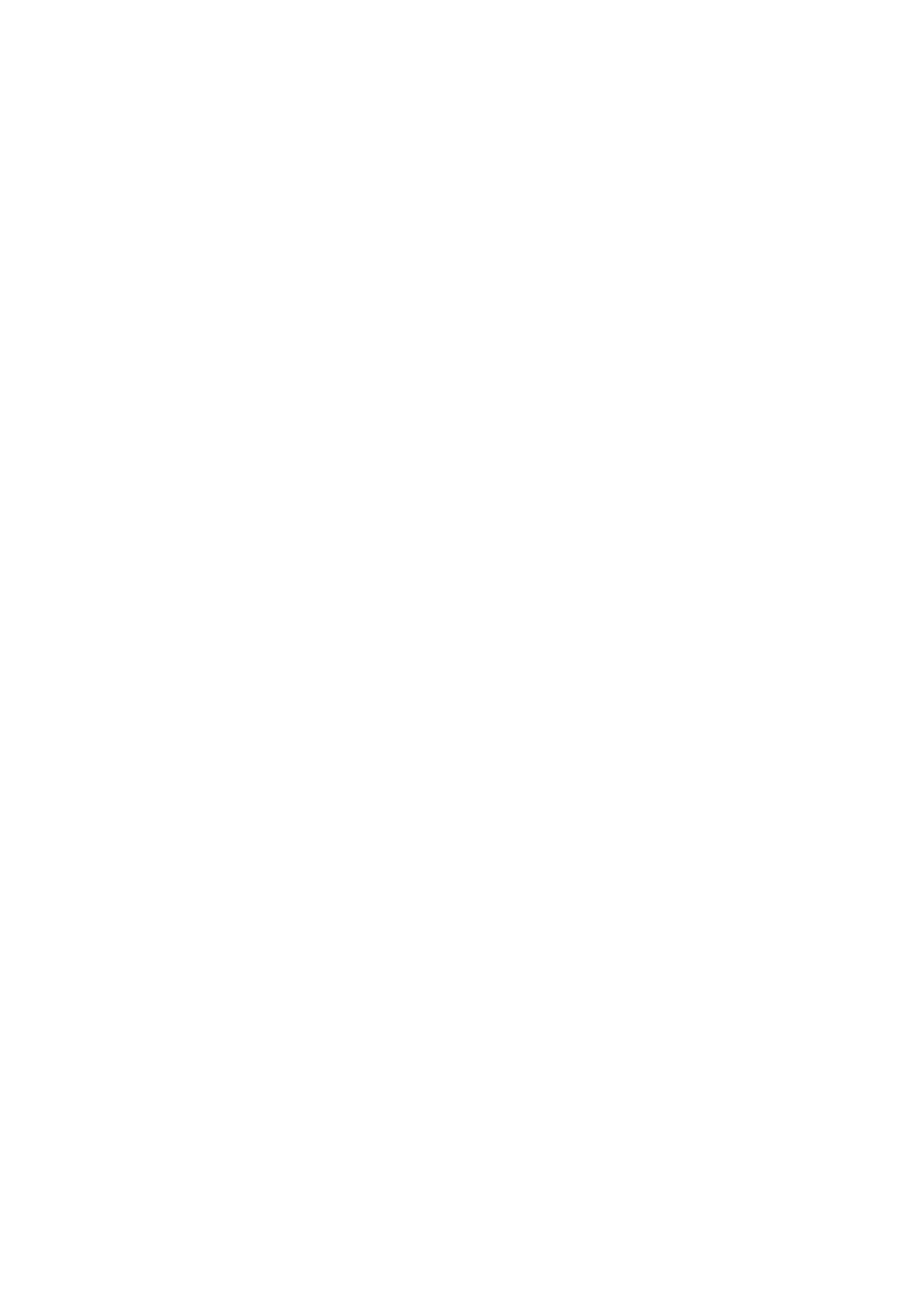## The Analytical Model for Thermal Cycling

Miloš Dušek and Christopher Hunt

National Physical Laboratory Teddington, Middlesex, UK, TW11 0LW

#### **ABSTRACT**

The reliability of electronics assemblies is highly dependent on quality of solder joints. To assess a solder joint quality and its life-time several techniques were evaluated [1] showing that destructive techniques still represent major source of reliable data. Shear testing is used to measure thermal cycling induced damage in a form of internal cracks inside a solder joint. Main issue is to find a universal descriptive formula summarising effect of thermocycling parameters on a degradation variable. In this report the degradation variable is represented by ultimate shear strength of a solder joint.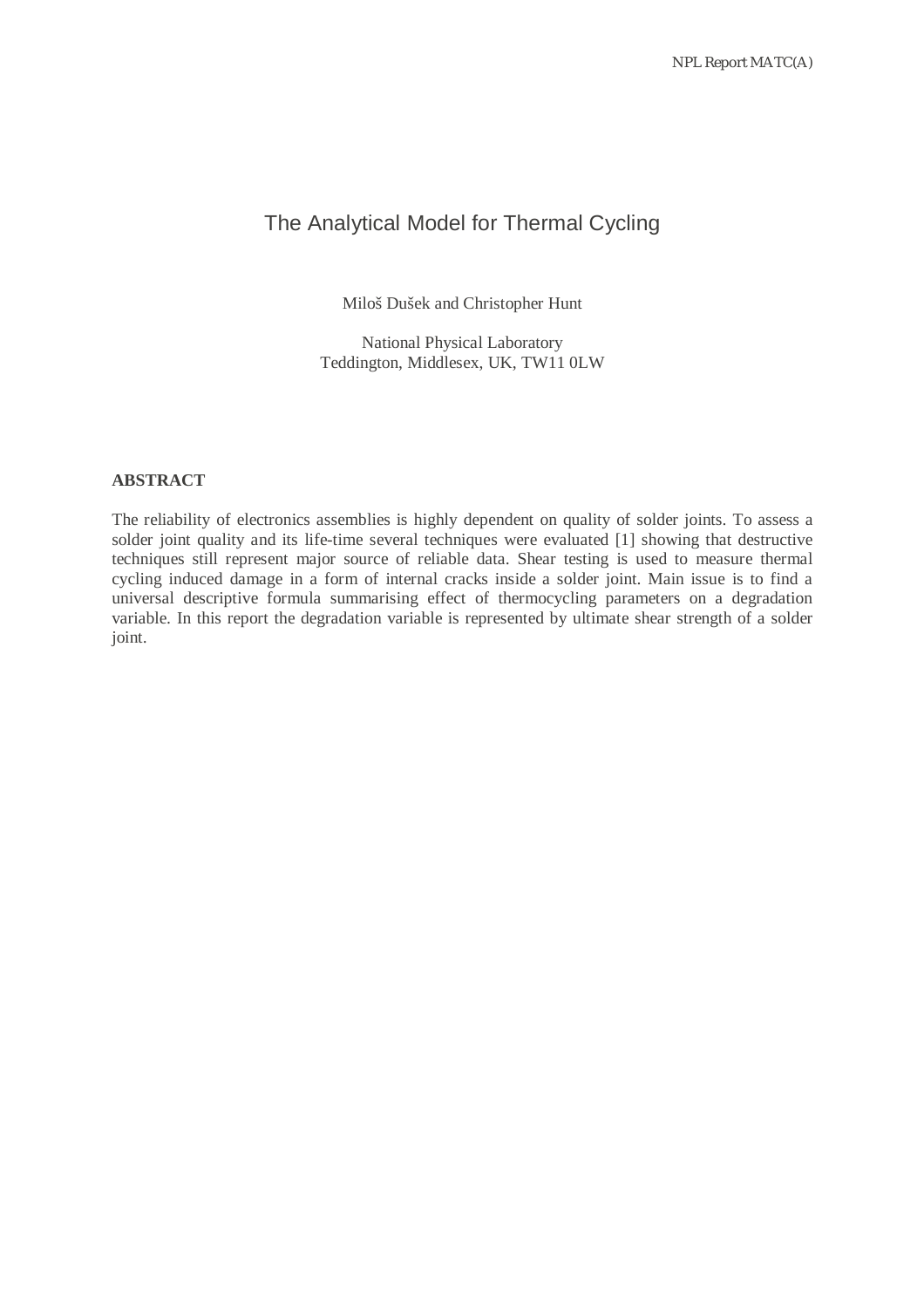© Crown copyright 2004 Reproduced by permission of the Controller of HMSO

ISSN 1473 2734

 National Physical Laboratory Teddington, Middlesex, UK, TW11 0LW

Extracts from this report may be reproduced provided the source is acknowledged.

 Approved on behalf of Managing Director, NPL, by Dr C Lea, Head, Materials Centre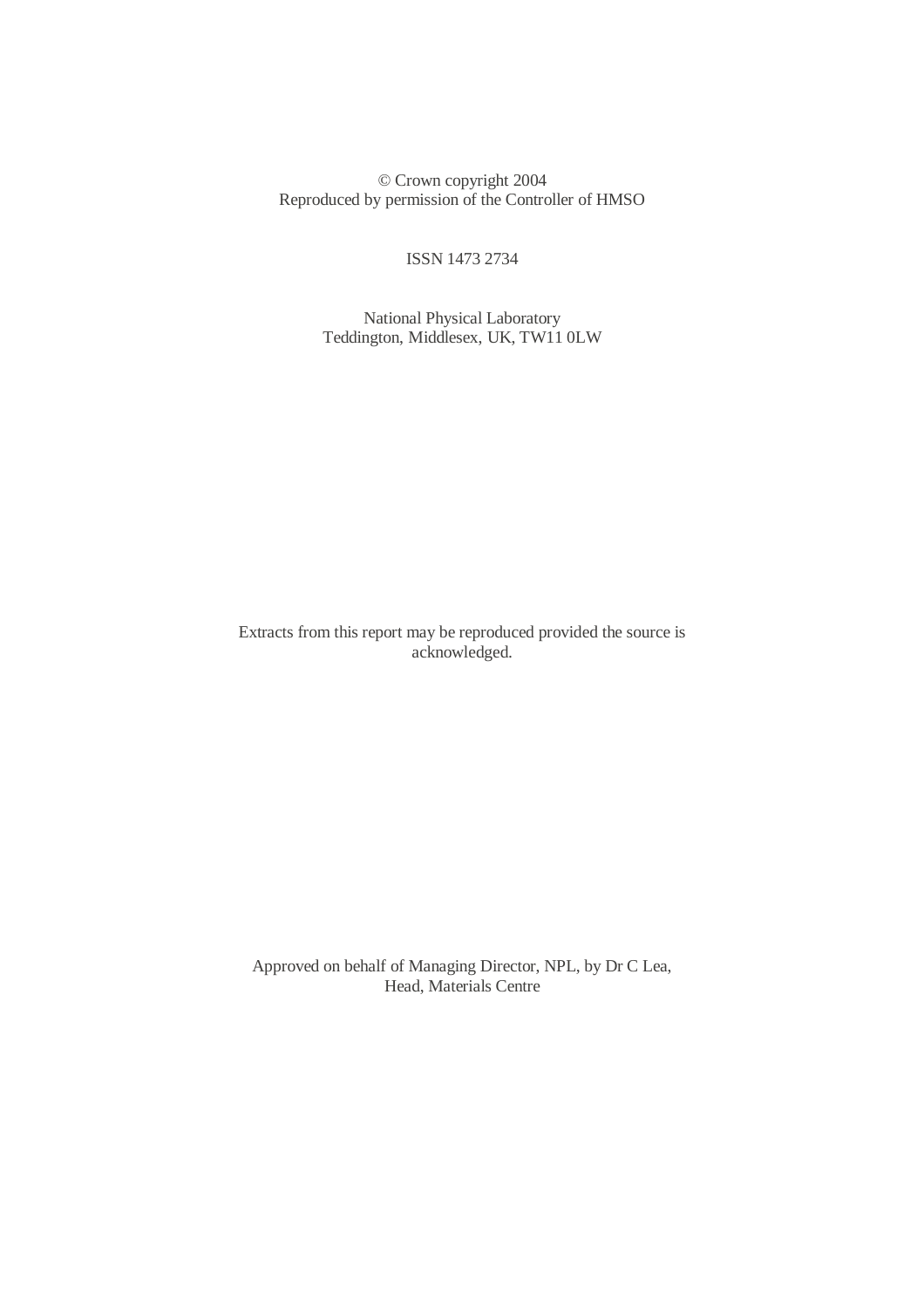#### **Contents**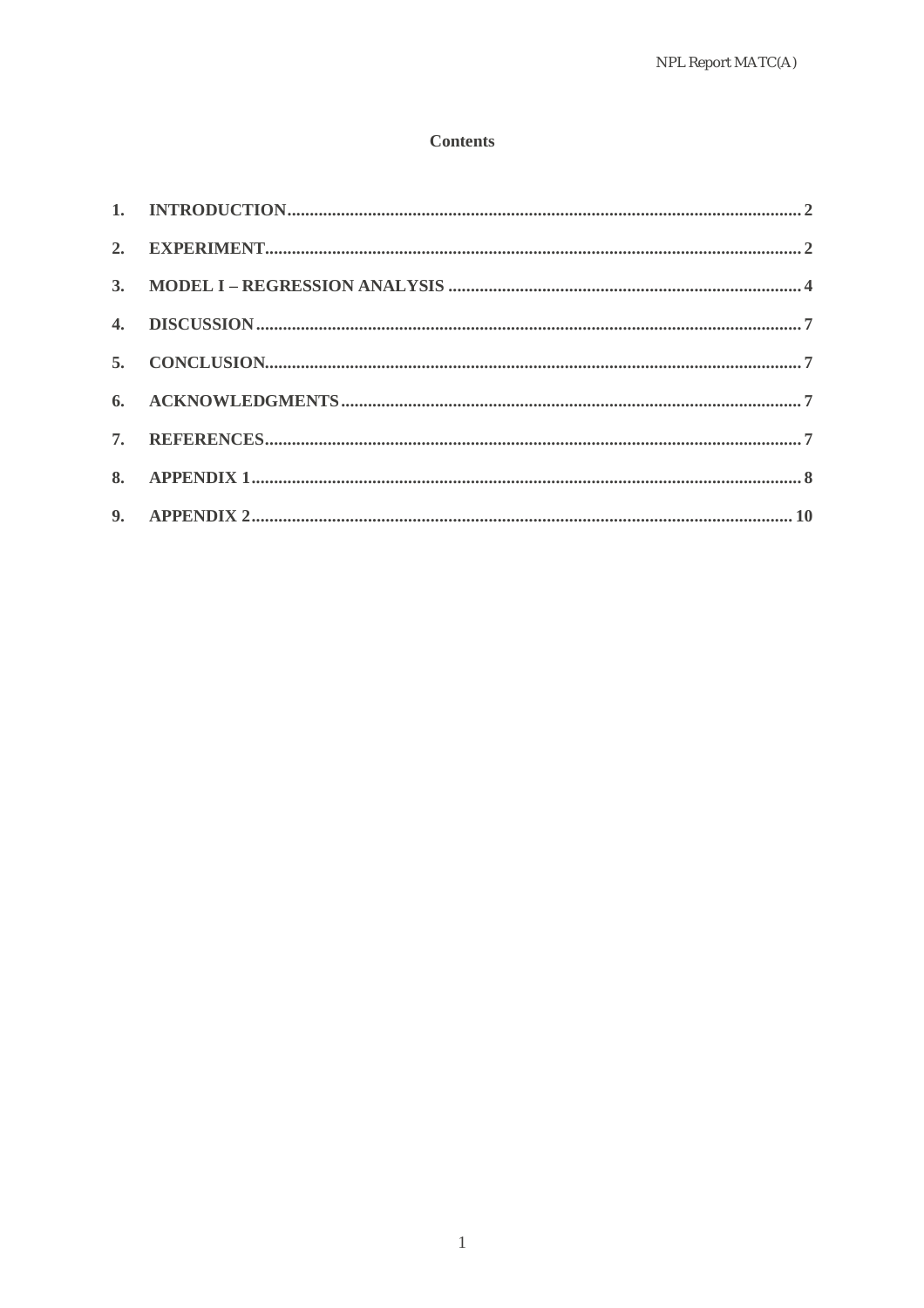## 1. Introduction

Thermocyling is a most common reliability testing used in electronic industry. An electronic assembly submitted to temperature changes expands and due to the variability in materials and their coefficient of thermal expansion (CTE) localised stresses and strains concentrate between components and substrate. Solder, as a joining material has to withstand these stresses and strains for electronic components to provide mechanical and electrical function. Hence thermo-mechanical performance of solder joints has to be tested at various temperatures and temperatures rates. Unfortunately mechanical properties of solders vary considerably with temperature.

## 2. Experiment

The test vehicle design used here contains three types of chip resistors 1206, 0805 and 0603. This is fabricated from a single-sided FR4, thickness 1.6 mm, Cu thickness of 35  $\mu$ m (Cu plating 1 oz/sq.ft) and immersion Au over electroless Ni (ENIG).

Substrates were stencil printed with solder paste using a stainless steel stencil with a thickness of 150 µm (0.006"). The pastes used were **95.5Sn3.8Ag0.7Cu and 96.5Sn3.5Ag**. Components were placed onto the substrates using an automatic placement system. These processes ensured a regular solder joint volume. Reflow of the lead-free solder paste was achieved in a convection reflow oven and the soldering profile was measured at 5 different locations. Reflow of the lead-free solder paste was achieved in a convection reflow oven and the soldering profile was measured at 5 different locations on the substrate. The peaks of reflow temperature profiles were between 245 and 260°C. The time above the 220°C temperature was between 1 and 1.5 min.

The manufactured assemblies were subjected to thermocycling and life-time assessment. The technique used to characterise level of damage in solder joints was shear testing [1].

The choice of the cycling regime used to evaluate the reliability of lead-free solder joints is crucial since the relative performance of different solder alloys can change with thermal cycling parameters such as dwell temperatures and times, and the ramp rates between the dwell temperatures [6]. The greater the temperature range and the larger the number of cycles, the greater the damage experienced by a solder joint. But it is vital that the regime selected should reflect the likely working environment of the product(s) of interest (e.g. military, automotive, consumer etc). In recent years the military and automotive sectors have preferred to use the same cycling regime  $(-55^{\circ}C)$  to  $125^{\circ}C$ ), and this now appears suitable for many, if not all, applications. Table 1 lists the thermal cycle regimes used in this evaluation study, and these are presented graphically in Figure 1.

| Cycle |       | Low temp   High temp | Ramp              | <b>Dwell</b> | Period |  |
|-------|-------|----------------------|-------------------|--------------|--------|--|
|       |       |                      | $[^{\circ}C/min]$ | min          | min    |  |
|       | $-55$ | 125                  |                   | 5            | 45     |  |
| R     | $-55$ | 125                  |                   |              |        |  |
|       | $-20$ | 125                  |                   | 5            |        |  |
|       | $-12$ | 125                  | 65                |              |        |  |
|       | $-20$ |                      |                   | 5            | 30     |  |
|       | -55   | 125                  | 55                |              |        |  |

**Table 1 Shape parameters for 6 thermal cycles**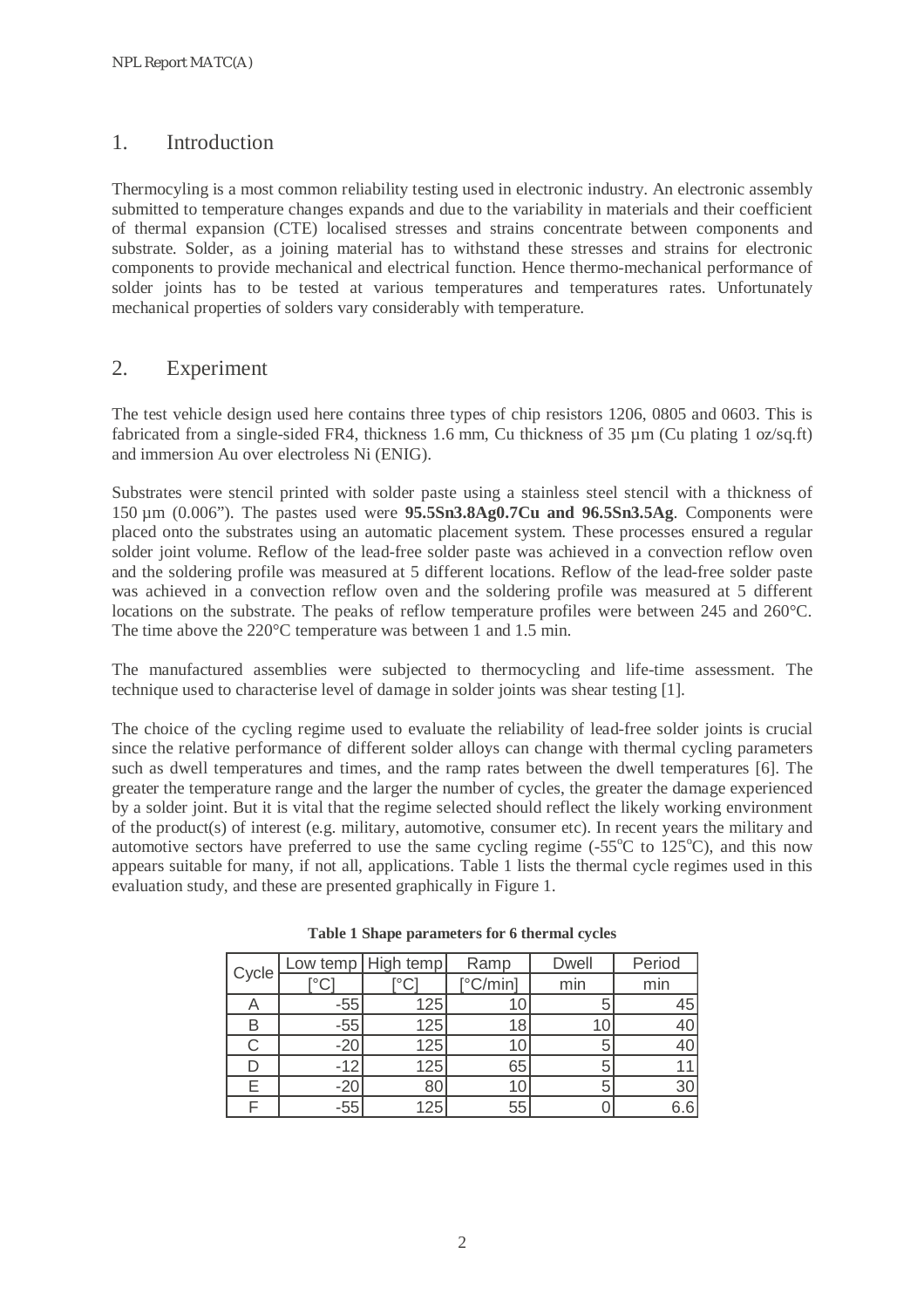

**Figure 1 Temperature profiles of 6 different thermal cycles** 

Shear testing is an established destructive method for evaluating not only the degree of crack propagation and damage to the solder joint, but also the general strength of the joint. The method is based on the assumption that the presence of a crack in the solder joint, its size and the extent of its propagation will influence the strength of a joint. Hence a correlation can be established between the strength of the solder joint and joint failures. Figure 2 shows a typical shear test set up. These tests were undertaken on a Dage Series-4000 modular multi-function bond-tester.

The data obtained in the test were analysed in terms of the ultimate shear force required to rupture the solder joint, and then plotted as a function of the number of thermal cycles to which the assembly had been subjected [Appendix 1].



**Figure 2: Shear test jig and push-off tool before a shear test** 

Resistor's solder joints are formed on Cu pads on the surface of a printed circuit board. To measure resistor solder joint areas the image in Figure 3 was taken after removing the components. The area or rupture is measured from top view and plotted against the pad area in Figure 4. A close correlation was found between these two measurements meaning that either of the two measures can be used for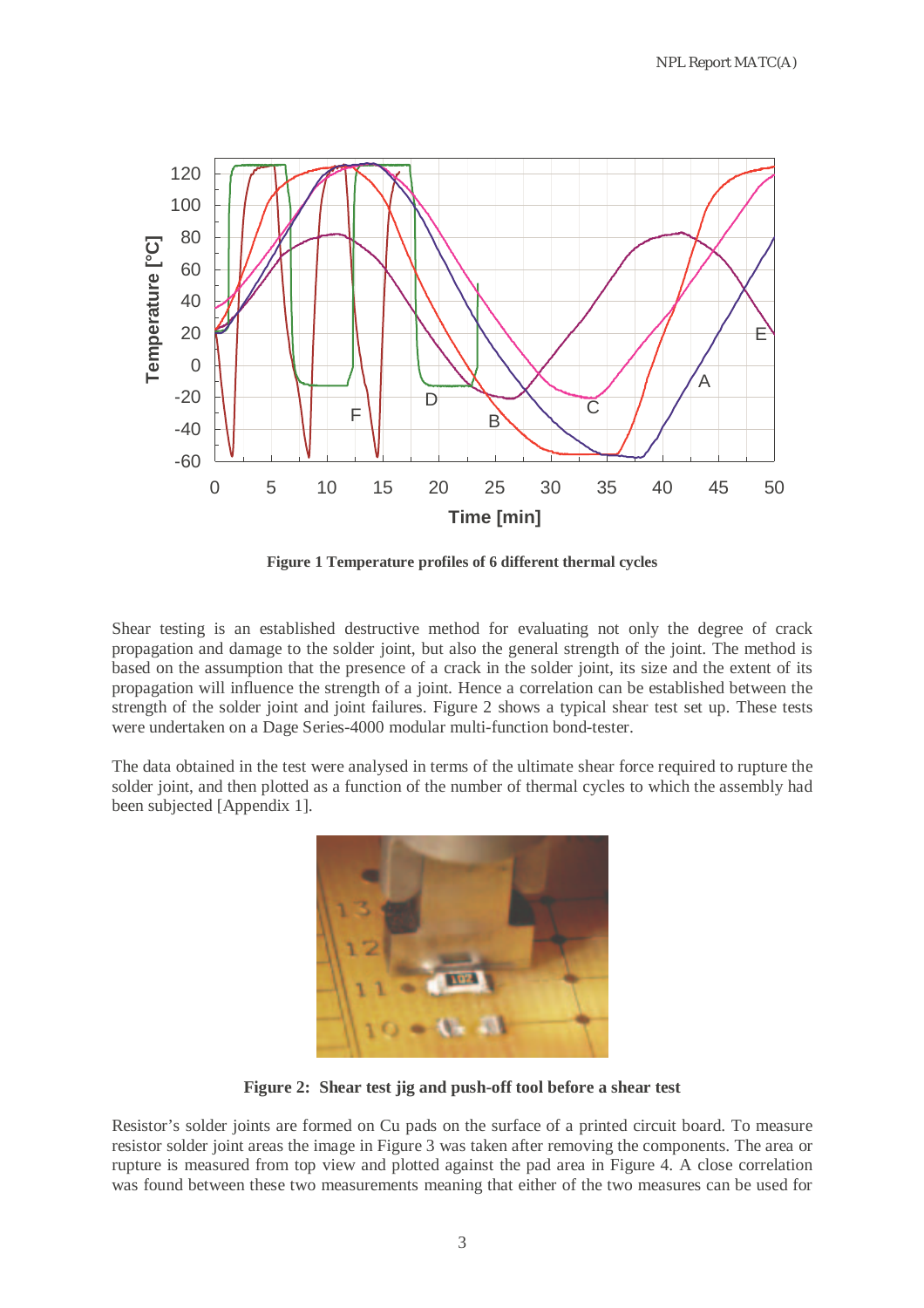characterisation of stress inside solder joints when force to rupture a solder joint is applied. In the later analysis the ruptured solder area size was used as a predictor variable.



**Figure 3 PCB showing solder joint after shear test** 



**Figure 4 Correlation of pad area and solder joint area** 

## 3. Model I – Regression Analysis

To characterise impact of thermal cycling on shear strength of solder joint six linear fit models are proposed each for different thermal cycle regime. These linear polynomial equations are applied with predictors and predictors' coefficients as seen in Equation 1.

$$
Y = b0 + b1 * X1 + b2 * X2 + \dots
$$
 Equation 1

Where:

Y- response variable b0 – intercept b1 – coefficient of predictor 1 b2 – coefficient of predictor 2 X1 – predictor 1 X2 – predictor 2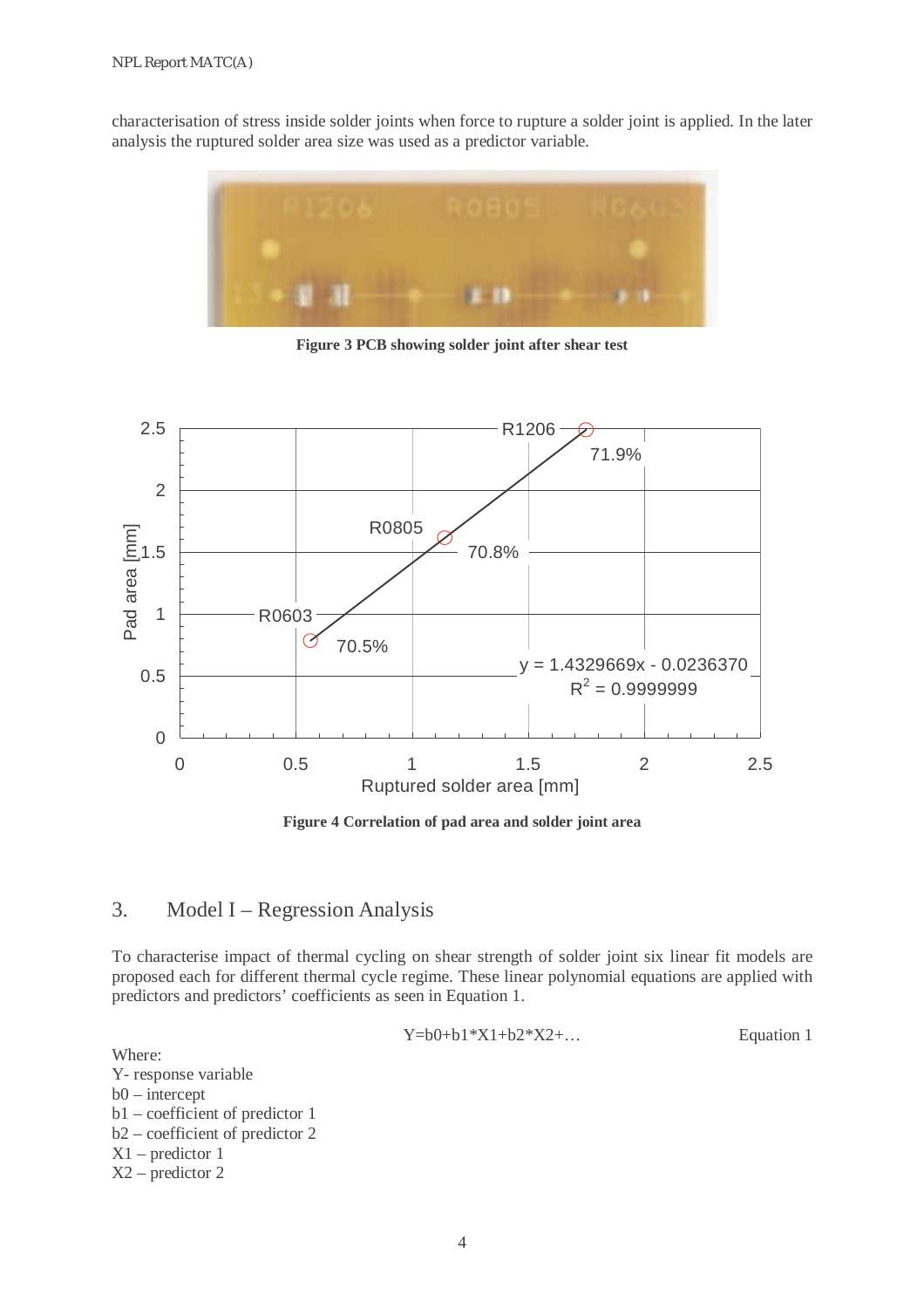In this model the response variable is ultimate shear strength (USS) of solder joint, and predictors are:

- Size of solder joint (ruptured area) = 1.75 (1206), 1.14 (0805), 0.56 (0603) mm<sup>2</sup>
- N (number of thermal cycles) = 0, 300, 600, 900, 1200
- Solder alloy  $= -1$  (SnAg),  $+ 1$  (SAC)

In Table 2 there are 6 equations each for different thermal cycle (Figure 1). The coefficients for predictor solder in case of cycle C, E and F are printed in grey are they are not statistically significant. The fit was performed by the least square method and percentage of data following the linear model between 81-85%.

|  |  |  |  |  | A: $ USS  = 7.1 + 44.6$ (Size) - 0.021 (N) - 1.04 (Solder) $R^2 = 81\%$          |
|--|--|--|--|--|----------------------------------------------------------------------------------|
|  |  |  |  |  | $B:  USS  =  5.1  + 42.7 $ (Size) - 0.014 $ (N) + 0.82 $ (Solder) $ R^2 = 81\% $ |
|  |  |  |  |  | $ C $ USS = $ 5.0 $ + 49.4 (Size) - 0.017 (N) - 0.00 (Solder) $ R^2$ =84%        |
|  |  |  |  |  | $D:$ USS = -1.8 + 52.4 (Size) - 0.014 (N) + 0.85 (Solder) $R^2$ =85%             |
|  |  |  |  |  | $E:  USS  = -1.4 + 56.3 (Size)  - 0.006 (N) + 0.80 (Solution) R^2 = 82%$         |
|  |  |  |  |  | F: USS = $4.2 + 44.7$ (Size) - 0.016 (N) + 0.73 (Solder) $R^2 = 82\%$            |

**Table 2 Coefficients after linear fit** 

In Figure 5 there are coefficients for number of cycles predictor plotted for all 6 thermal cycles. The maximal absolute value i.e. the biggest impact on degradation of solder joints during thermocyling is observer with cycle profile A. This means that after one thermal cycle A damage in solder is by 33% bigger than after one thermal cycle B. Similarly with cycles C-F including the cycle E showing the lowest sensitivity for the number of cycles predictor.



**Figure 5**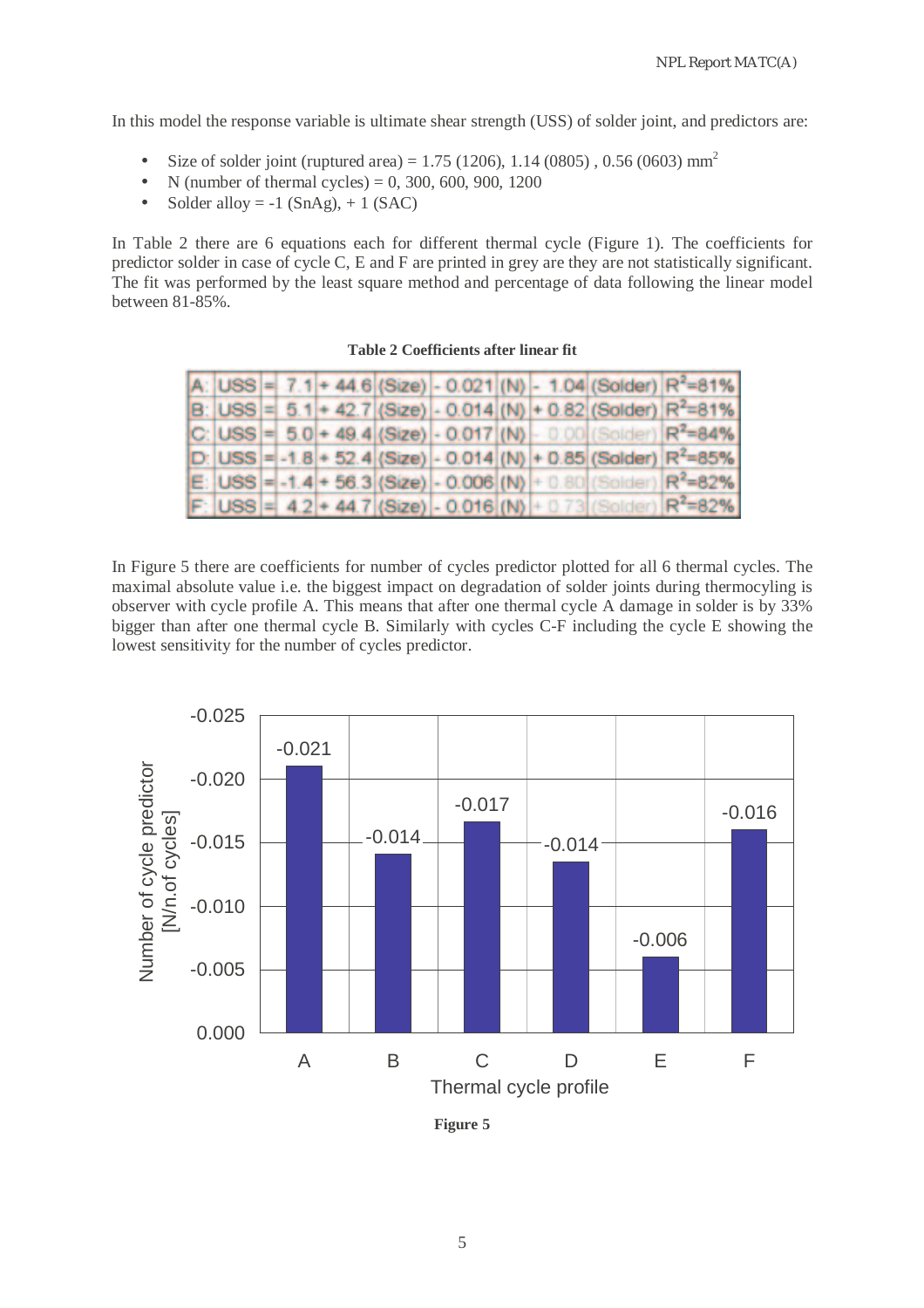In Figure 6 there are coefficients for solder joint size predictor plotted for all 6 thermal cycles. It shows more even spread around the averaged value than the number of cycles predictor. This means that the impact of this factor is strong but more or less similar for various cycles.



**Figure 6 Coefficients of Solder joint size predictor** 

It has to be noted that the coefficients for number of cycle predictor and solder joint size predictor, these two contribute the most to the predicted value of USS. The solder predictor has got statistically insignificant impact on the resulting value of joint strength between the chosen solders. The constant in Formula 1 has no physical meaning and only offsets the mentioned trends.



**Figure 7 Magnitude of constant and solder predictor**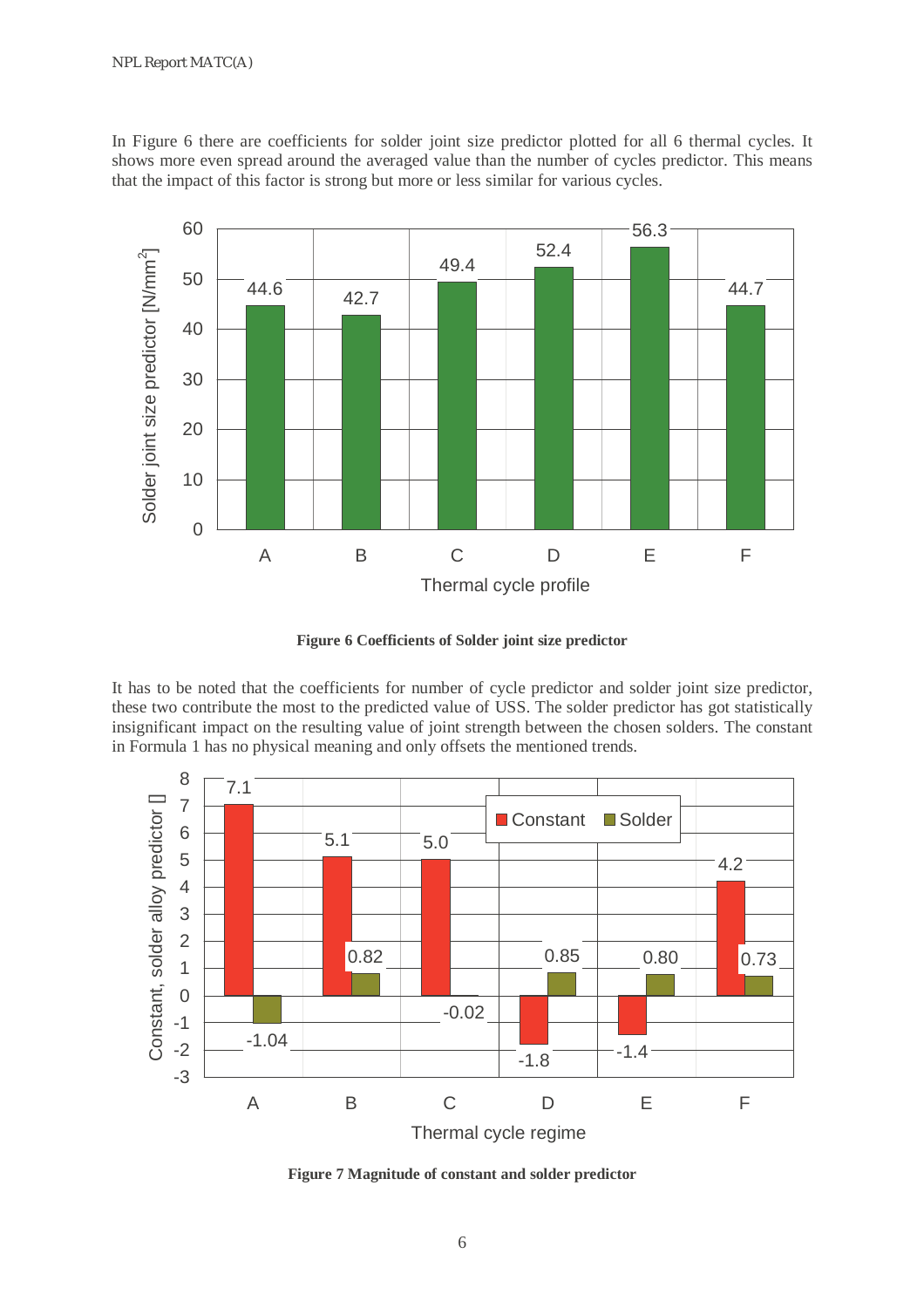NPL Report MATC(A)

#### 4. Discussion

The ultimate shear strength data formed statistical base for a simple linear regression model. The statistical fit was performed on six sets of data for each thermal cycling profile. The identified predictors were number of cycles, solder joint size and solder alloy. The coefficient in the linear polynomial equation were estimated by least square method. From all of the predictors, the solder alloy did not show any significant impact on the resulting shear strength of solder joint. With all thermal cycles the strength of solder joint decreases with increasing number of cycles.

## 5. Conclusion

This report describes first stage in the development of analytical model for predicting lead-free reliability. The model is based on the shear strength measurements, which reflect the damage induced by thermal cycling inside solder joints. Analysis of factors influencing the solder joint integrity shows that there is no significant difference between SnAg and SnAgCu solder joints in terms of ultimate shear strength.

## 6. Acknowledgments

The work was carried out as part of a project in the Materials Processing Metrology Programme of the UK Department of Trade and Industry.

### 7. References

[1] Dusek, M., Wickham, M., Hunt, C: The Impact of Thermal Cycle Regime on the Shear Strength of Lead-free Solder Joints, November 2003, NPL report MATC(A)156

[2] Dusek, M., Hunt, C., "Crack Detection Methods For Lead-free Solder Joints", NPL MATC(A) report 164, March 2004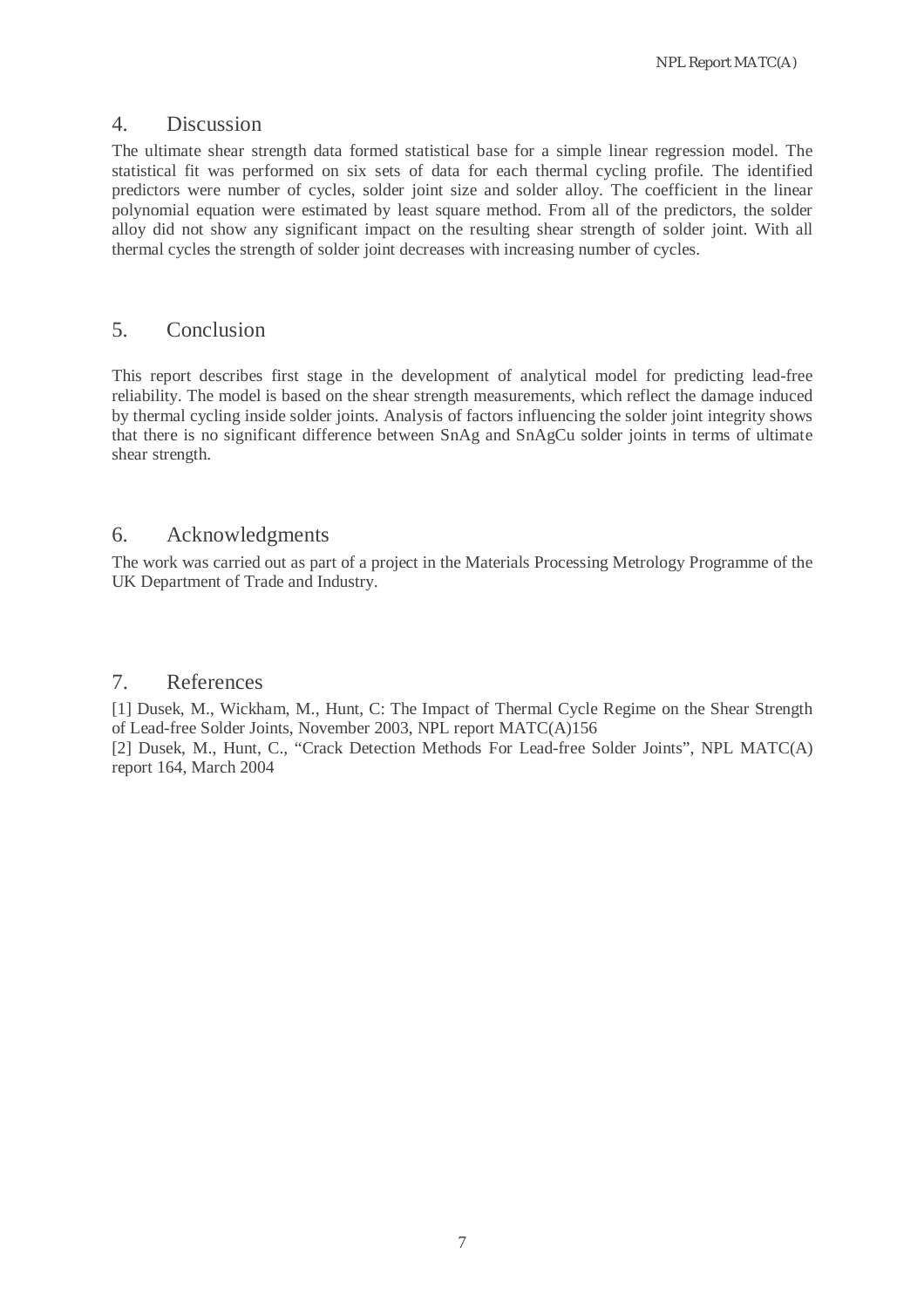## 8. Appendix 1







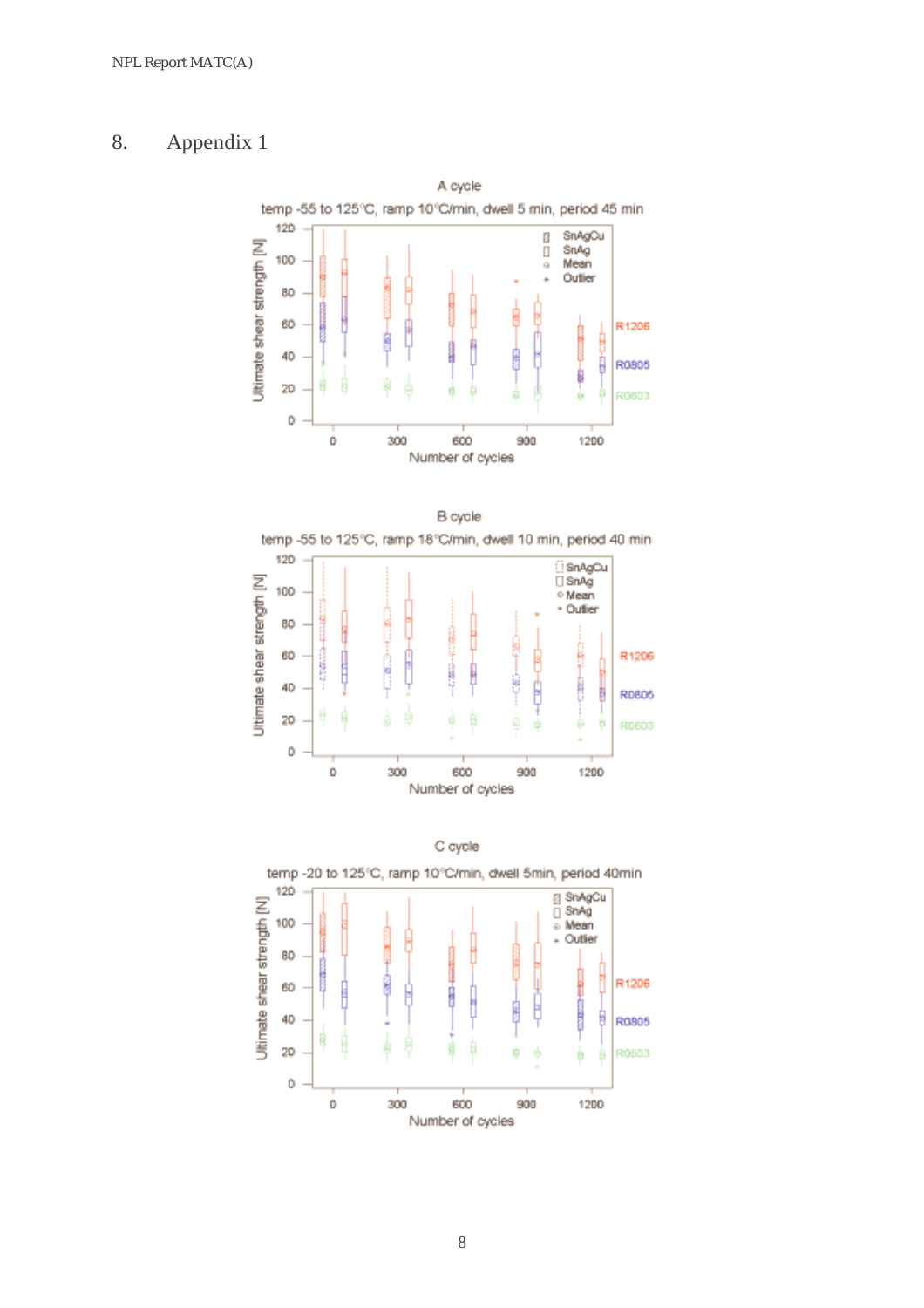





9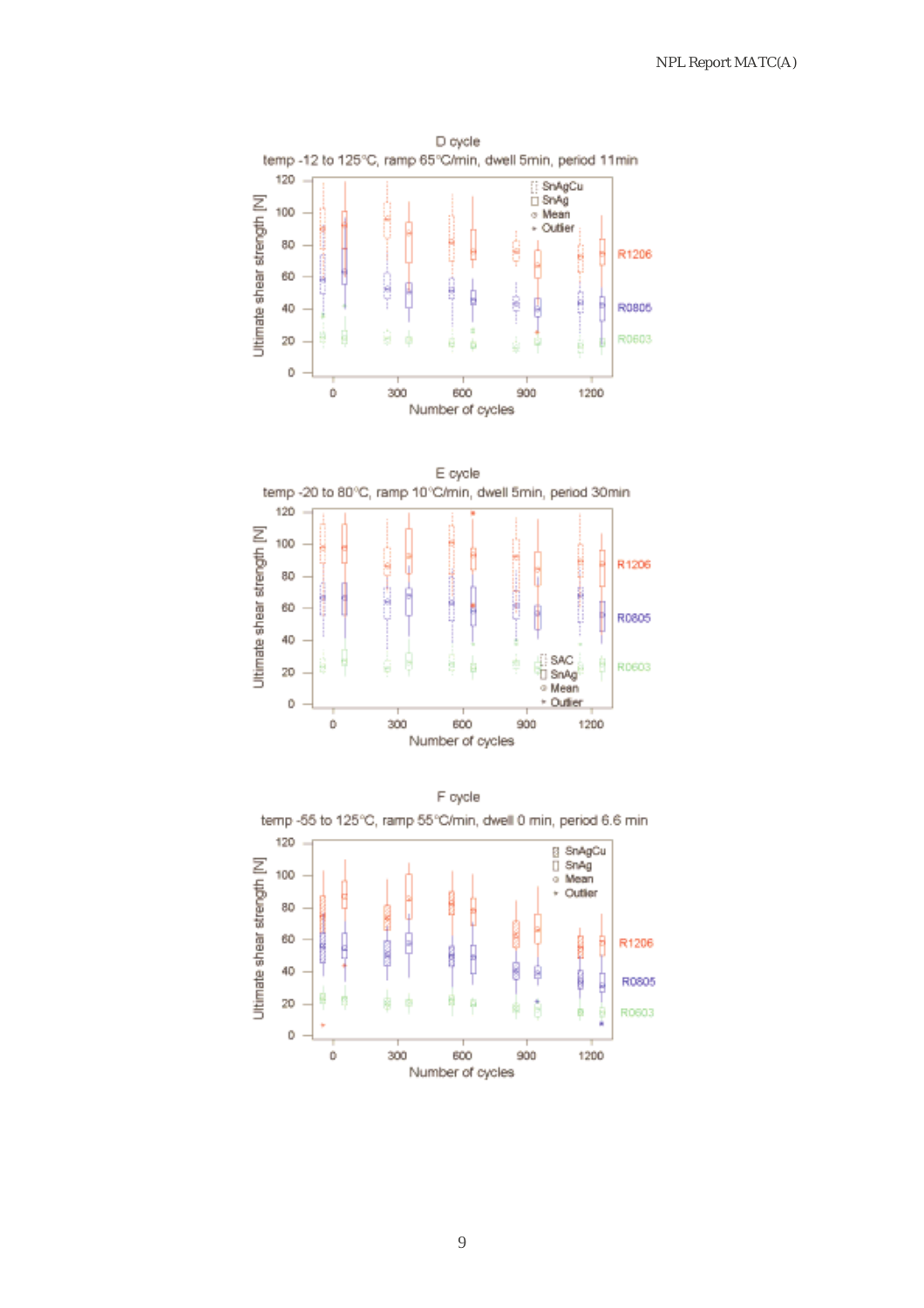## 9. Appendix 2



10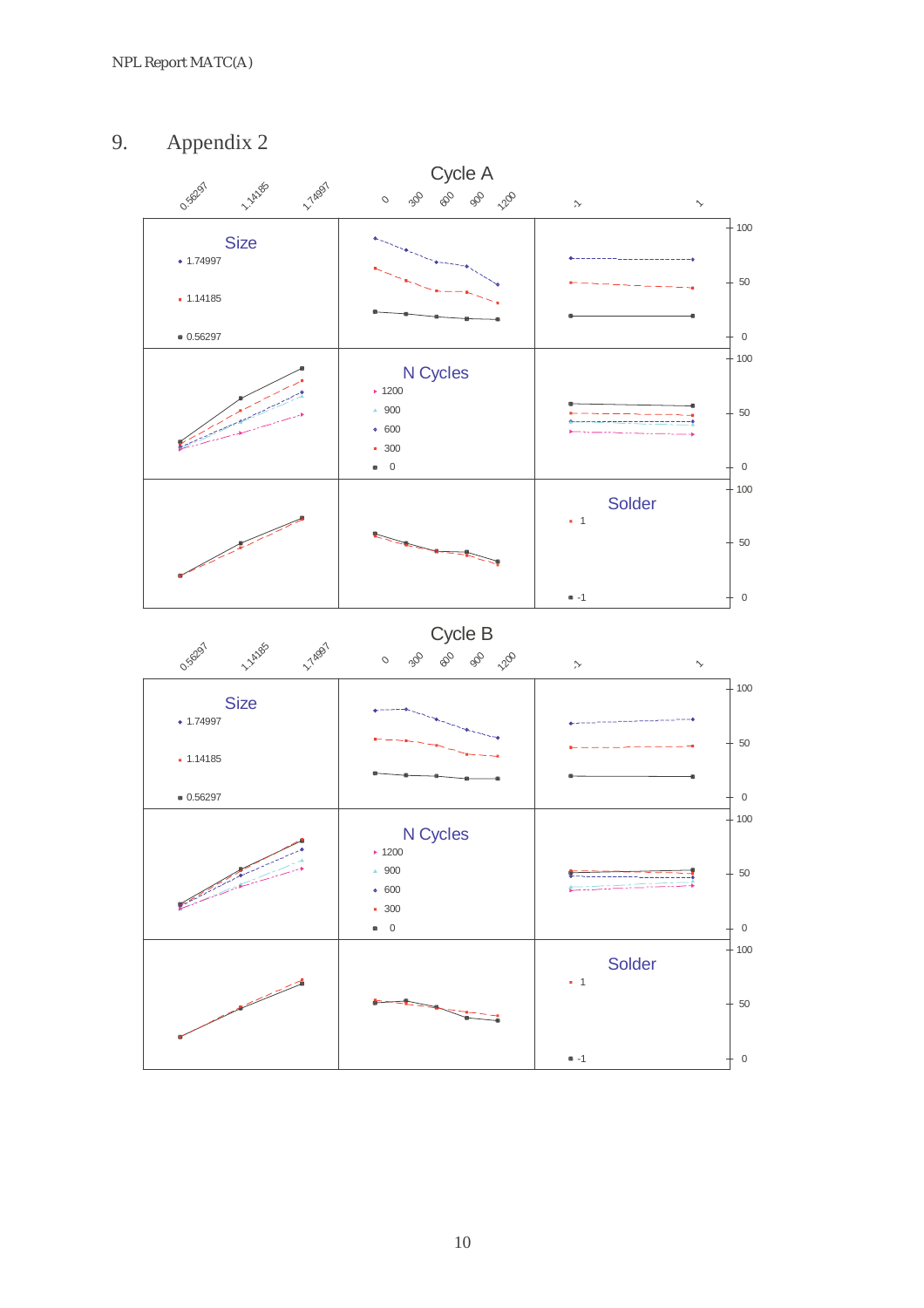